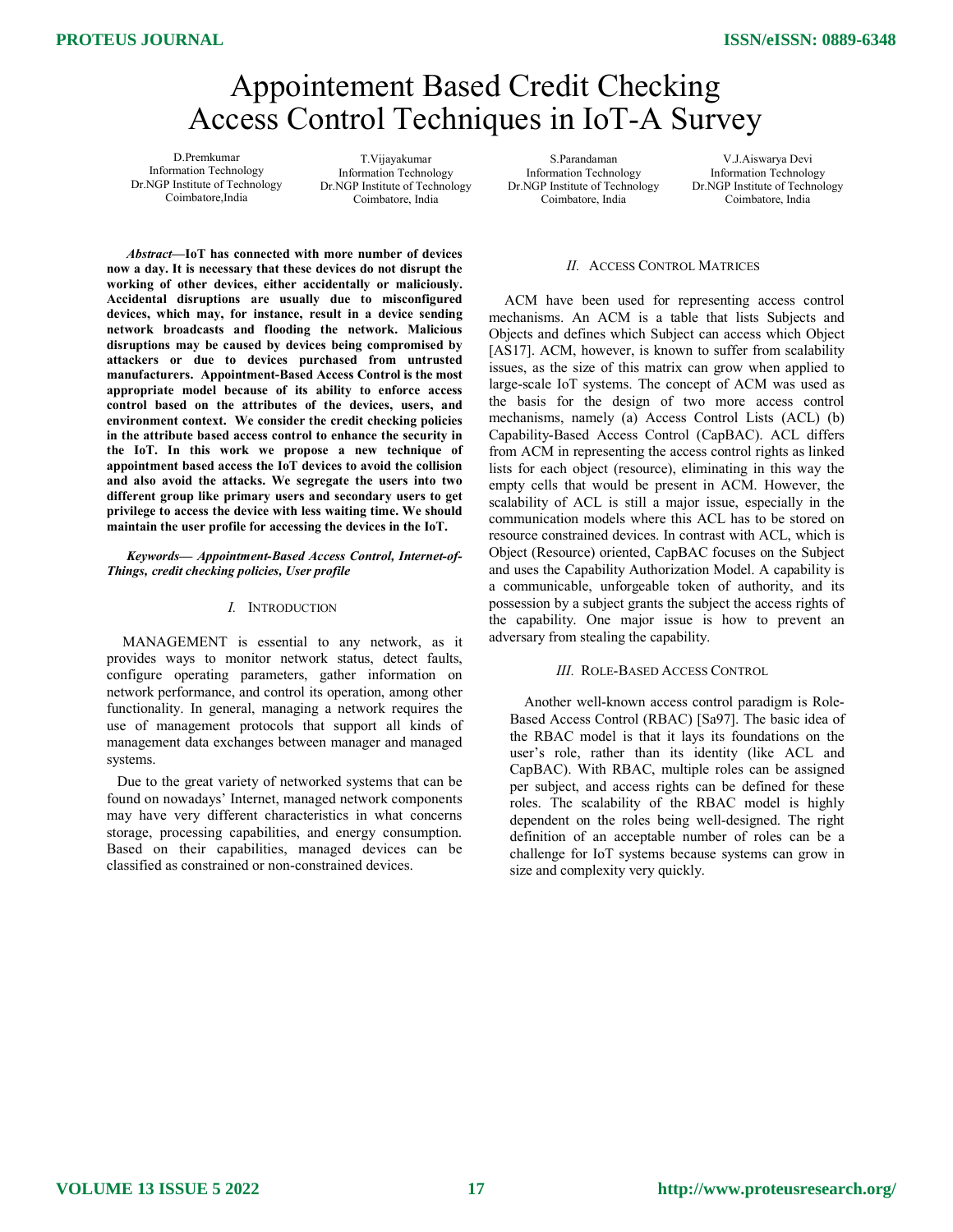## A. Drawback of the access control models

One major drawback of the access control models that have been analyzed so far is that the rights are granted to a subject either based on their identity (ACL, CapBAC) or roles (RBAC). This leads to coarse-grained access rights that cannot consider other important factors in IoT systems, such as time and location. In pursuit of more fine-grained access control models, the Attribute-Based Access Control (ABAC) was developed. ABAC uses a set of attributes of objects, subjects, and environment to create access tokens. The approach is far more flexible and attractive for IoT systems when compared to the identity or role-centric models. On the other hand, choosing a proper set of attributes and the computation complexity of access policies are some of the main challenges of the ABAC model.

#### B. Traditional Access Control Viewpoints

The concept of access control and related access control technologies were proposed 40 years ago, with the development of web services and data security requirements, access controls have also been introduced into the internet, simply, access control goal is to ensure safe control in web services, that is, all the access requesters and the service providers' services are being under their control, and service providers can only be authorized by the specific service requester. There are several traditional access control models, such as discretionary access control (DAC) and mandatory access control (MAC), and Role-Based Access Control (RBAC) [7].All the traditional access control models introduced above are not suitable for access control in IOT's open network environment, and all the traditional access controls are facing a problem as follows: the access process cannot be carried out smoothly due to their diversity of access policies. In order to solve the problem above, the security researchers Park and Sandhu propose the usage control model (UCON) and some other researchers propose digital resource management (DRM) [14], [15], [16] and trust management and other access control technologies.

#### C. Modern Access Control Technology Viewpoints

 In order to protect the digital resources, some researchers propose the technologies such as trust management and digital resources management with the help of public-key infrastructure. All the information about resources are stored and managed by the server, and there are some industry initiatives such as Intel driven Trusted Computing Platform Alliance (TCPA) and Microsoft's Palladium, both TCPA and Palladium have gained serious attention due to their secure potential impacts on privacy, and the protection impacts on security problems as well as DRM. DRM technologies emerged nearly twenty years ago and gained much attention recently, and DRM will provide a foundation for more trusted and secure computing environment with comprehensive modern models (such as UCON) and access control policies.

## D. Credit CheckingAccess Control

The Credit checking is one of the new policies in the IoT access control mechanism. In this method we have give credit to each user to access the IoT devices in any IoT environment. The credit is monitored by the system engineer. If the user already exists we have the track record to monitor the user profile with two type of authentication. Suppose if the use is new one we have to verify the user with various parameters like mobile number with OTP (One Time Password) etc.

Also we are discriminating the users with various with parameters. If user want to access the decide first it will go the queue then the use is primary user then the access credit will be allocated immediately .If the user is not primary access control then he will going into the waiting queue.

Also we are providing the appointment based allocating recourses to avoid the collision in the IoT. In this paper we are proposing various mechanisms to avoid the collision in the accessing the devices. If there is any intruders are attacking in the system then immediately the access will be stopped and intimate to the system manger.





## E. Approach: On-device authorization

Utilization of resources in smart cities, like IoT devices, is usually restricted to authorized entities alone. This restriction of resource usage and under what conditions the usage is allowed can be enforced by trust policies. Trust policies are rules written in a machine readable language (in this case, the Trust Policy Language) that describe conditions for certain actions. For example, a trust policy for access control can restrict the access to a certain person or group of people - therefore requiring certain identities. Trust policies can formulate generic rules, e.g., based on context, location, and time. Furthermore, trust policies can take the readings of sensors into account. It is, therefore, possible to grant or deny access based on a complex set of rules. With an access control based on trust policies, it is quite easy to empower another person to access the IoT device on behalf of the original device owner (or administrator). This empowerment is called delegation and this is an integral part of this approach. We propose an approach where an ATV component is running directly on a device is performing access control decisions based on trust policies. The trust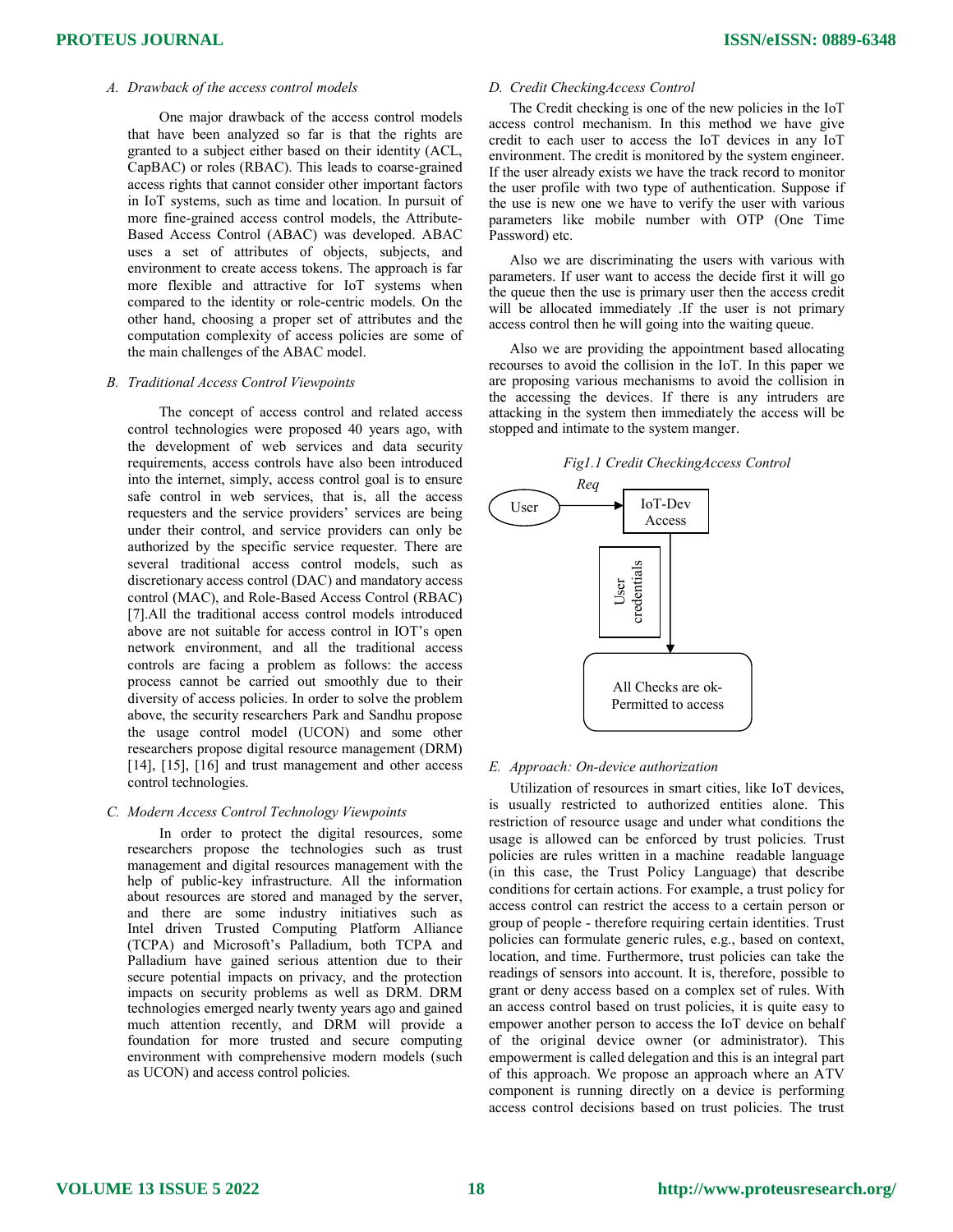policy is stored securely5 in the IoT device. This enables complex use-cases and scenarios by providing all the features that the LIGHTest architecture supports.

| <i>TABLE-</i> |
|---------------|
|---------------|

| Acronyms    | Meaning                                    |
|-------------|--------------------------------------------|
| DRM         | digital resource management                |
| <b>TCPA</b> | <b>Trusted Computing Platform Alliance</b> |
| MAC         | mandatory access control                   |
| <b>UCON</b> | usage control model                        |
| DAC.        | discretionary access control               |
| <b>RBAC</b> | Role-Based Access Control                  |
| OTP         | One Time Password                          |
| <b>RBAC</b> | Role-Based Access Control                  |
| CAPBAC      | CAPABILITY-BASED ACCESS CONTROL            |

#### IV. THE CONCLUSION

 In this paper, the several traditional access control models are analyzed. The architecture of IOT model is discussed, and proposed the new method of accessing the devices with appointment based to avoid unnecessary collisions.

The users also we analyzed based on lot of attributes to identify the right users. Also we propose the user history to maintain their access details to get clarity for future.

#### **REFERENCES**

- [1] Zhang Guoping, School of Computer and Communication Engineering in China University of Petroleum, Dong Ying, China. Gong Wentao Internet and Education Technology Center in China University of Petroleum, Dong Ying, China ."The Research of Access Control Based on UCON in the Internet of Things".
- [2] T. Wiechert, F. Thiesse, F. Michahelles, P. Schmitt, E. Fleisch:"Connecting Mobile Phones to the Internet of Things: A Discussion of Compatibility Issues between EPC and NFC", AMCIS' 07, Keystone, Colorado, USA, 2007.
- [3] T. Kriplean, E. Welbourne, N. Khoussainova, V. Rastogi, M. Balazinska, G. Borriello,T. Kohno, D. Suciu: "Physical Access Control for Captured RFID Data", IEEE Pervasive Computing ,vol. 6, no. 4, pp. 48-55, 2007.
- [4] A. Juels, "RFID Security and Privacy: A Research Survey", IEEE Journal of Selected Areas in Communications, vol. 24, pp. 381- 394, 2006.
- [5] M.Mealling.Dynamic Delegation Discovery System (DDDS)Part Five: URI.ARPA Assignment Procedures.RFC 3401,IETF,October 2002.
- [6] R.Moats,"URN Syntax",RFC 2141,November 1998.
- [7] J.Park,R.Sandhu . The UCONABC usage control model[J].ACM Transactions on Information and Systems Security,7(1):128- 174,2004.
- [8] Xinwei Zhang . Formal Model and Analysis of Usage Control[D].Virginia:George Mason University, 2006.
- [9] J.Park,R.Sandhu. Towards usage control models: beyond traditional access control[C].ACM Symposium on Acesscontrol Models and Technologies,2(3) : 57- 64,2002.
- J.Park,R.Sandhu . Originator Control in Usage Control[J],Proceedings of the Third International Workshop on Policies for Distributed Systems and Networks(POLICY02),IEEE,60- 66,2002.
- [11] J.Park,R.Sandhu.Security Architecture for Controlled Digital Information Dissemination, Proceedings of the Sixteenth Annual

**ISSN/eISSN: 0889-6348**

Computer Security Applications Conference(ASSAC), pp. 224-233, 2000.

- [12] Fengying Wang,Fei Wang . The Research and Application of Resource Dissemination Based on Credibility and UCON. 2007 International Conference on Computational Intelligence and Security, pp. 584-588, 2007.
- [13] R. Sandhu, E. Coyne, H. Feinstein, C. Youman. Role Based Access Control Models [J]. Computer, 1996
- [14] Somchart Fugkeaw. AmTRUE: Authentication Management and Trusted Role-based Authorization in Multi-Application and Multi-User Environment[C]. International Conference on Emerging Security Information, Systems and Technologies, IEEE, 2007
- [15] Ahn GH, Arvisandhu.Role-based Authorization Constrans Specification [L]. ACM Transcactions on Information and System Security, pp. 207-226, 2002
- [16] A. Jøsang, R. Ismail, and C. Boyd. A survey of trust and reputation systems for online service provision [J]. Decision Support Systems, 43(2): 618-644, 2007
- [17] Su Jin-dian, Guo He-qing, Liu Miao. Trust and Reputation Evaluation Model in Web Services [J]. Computer Engineering and Applications, pp. 127-130, 2006.
- [18] Alramadhan, M.; Sha, K.: An overview of access control mechanisms for internet of things. In: Computer Communication and Networks (ICCCN), 2017 26th International Conference on. IEEE, pp. 1–6, 2017.
- [19] C. Bormann, M. Ersue, and A. Keranen, "Terminology for constrained node networks," IETF, RFC 7228, May 2014.
- [20] IEEE Standard for Telecommunications and Information Exchange Between Systems—LAN/MAN—Specific Requirements—Part 15: Wireless Medium Access Control (MAC) and Physical Layer (PHY) Specifications for Wireless Personal Area Networks (WPANs), IEEE Standard 802.15.1, 2002.
- [21] IEEE Standard for Information Technology—Telecommunications and Information Exchange Between Systems Local and Metropolitan Area Networks—Specific Requirements—Part 11: Wireless LAN Medium Access Control (MAC) and Physical Layer (PHY) Specifications, IEEE Standard 802.11-2016, 2016.
- [22] ETSI, LTE; Evolved Universal Terrestrial Radio Access (E-UTRA); User Equipment (UE) Radio Transmission and Reception Version 8.2.0, Release 8 European Telecommunications, 3GPP Standard TS 36.101, p. 70, 2008.
- [23] N. Sornin, M. Luis, T. Eirich, T. Kramp, and O. Hersent, LoRaWAN TM Specification, LoRa Alliance, Fremont, CA, USA, 2015, p. 82.
- [24] SIGFOX Technical Overview, SIGFOX, Toulouse, France, 2017.
- [25] 3rd Generation Partnership Project, LTE; Evolved Universal Terrestrial Radio Access (E-UTRA) Overall Description? Release 13, ETSI Standard TS 136-300, p. 329, 2018.
- [26] IoT Trend Watch 2018, IHS Markit, London, U.K., 2017.
- [27] "Series Y: Global information infrastructure, Internet protocol aspects, next-generation networks, Internet of Things and smart cities," Int. Telecommun. Union, Geneva, Switzerland, ITU-Recommendation Y.4455, Oct. 2017, p. 22.
- [28] H. Lamaazi, N. Benamar, A. Jara, L. Ladid, and D. El Ouadghiri, "Internet of Things and networks' management? LNMP, SNMP, COMAN protocols," in Proc. 1st Int. Workshop Wireless Netw. Mobile Commun. (WINCOM), 2013, pp. 1–5.
- [29] N. Benamar, A. J. Jara, L. Ladid, and M. D. E. Ouadghiri, "Challenges of the Internet of Things: IPv6 and network management," in Proc. 8th Int. Conf. Innov. Mobile Internet Services Ubiquitous Comput. (IMIS) 2014, pp. 328–333.
- [30] A. Sehgal, V. Perelman, S. Kuryla, J. Schonwalder, and O. In, "Management of resource constrained devices in the Internet of Things," IEEE Commun. Mag., vol. 50, no. 12, pp. 144–149, Dec. 2012.
- [31] Contiki Community. (2019). Contiki: The Open Source OS for the Internet of Things. Accessed: Jun. 20, 2019. [Online]. Available: http://www.contiki-os.org/
- [32] S. Kuryla and J. Schönwälder, "Evaluation of the resource requirements of SNMP agents on constrained devices," in (LNCS 6734 (Including Subseries Lecture Notes in Artificial Intelligence and Lecture Notes in Bioinformatics)), 2011, pp. 100–111.
- [33] E. J. Marinissen et al., "IoT: Source of test challenges," in Proc. 21th IEEE Eur. Test Symp. (ETS), 2016, pp. 1–10.